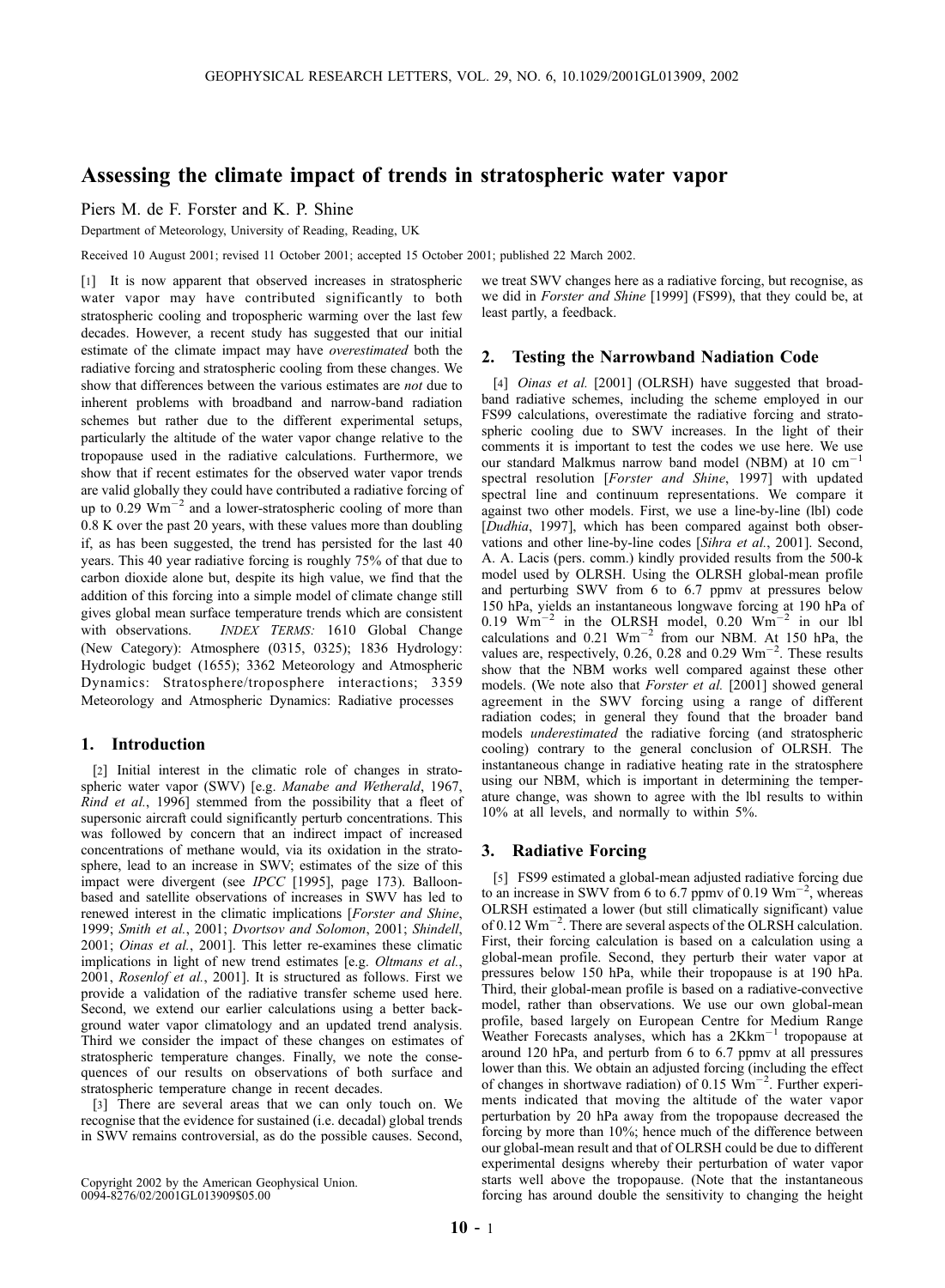

Figure 1. The annually averaged adjusted longwave (LW), shortwave (SW) and net (NET) radiative forcing calculated by the NBM, as a function of latitude, for SWV changes between 1980 – 2000 (1 ppmv SWV was added to 1980 background values). The thin dotted line indicates the zero forcing level.

at which the perturbation starts in the lower stratosphere; however, the impact of such changes on the adjusted forcing is reduced because the cooling of the lower stratosphere opposes the increased greenhouse effect of the extra water vapor.)

[6] Next, we include the latitudinal variation of the forcing, now perturbing the water vapor above the local tropopause. This significantly increases the forcing due to the decrease in tropopause height at mid to high latitudes. Using a  $10^{\circ}$  latitudinal resolution, and calculating the forcing for each of the mid-season months, we derive a forcing of 0.17  $\text{Wm}^{-2}$ , closer to our original estimate than the OLRSH result. Hence, we believe that the OLRSH estimate is much lower than ours because it was based on a global-mean profile and the fact that their perturbation of SWV did not coincide with their tropopause.

[7] The next aspect we explore is the impact of using our highly idealized perturbation of SWV (6 to 6.7 ppmv), noting that Smith et al. [2001], using more refined trends and background climatology, derived a forcing consistent with our initial estimate of  $0.19 \text{ Wm}^{-2}$ .

[8] The degree of approximation employed for our applied perturbation in FS99 was felt justified by the paucity of longterm SWV measurements. This crude early estimate has since been refined, for 1992-1999, using trends derived from the HALogen Occultation Experiment (HALOE) [Smith et al., 2001]. Recently SPARC [2000] and Rosenlof et al. [2001] have revisited past observations of SWV. Although still extremely uncertain, these works show 10 different datasets which give a positive trend in SWV (between  $200 - 10$  hPa) of up to 0.1 ppmv/year with a mean trend of around 0.05 ppmv/year. There is even some evidence, from a few aircraft flights in the 1950s and 1970s, that perhaps SWV has been increasing for the past  $40-50$  years (see SPARC [2000] and Rosenlof et al. [2001] and references therein for details). Trends calculated near the tropopause are very uncertain, but are possibly larger. This is the region where the previous section found the climate to be most sensitive. Further, the non-satellite observations tend to confine themselves to the Northern extratropics. However, if these trends are representative of the entire stratosphere, the original perturbation, of 0.7 ppmv over a 17 year period in FS99, would underestimate the SWV change. In addition to this there is a need to choose an appropriate pre-SWV-change background level. For example, we find that perturbing SWV by 0.7 ppmv from a more realistic present day SWV amount increases the

effects compared to a perturbation from 6 ppmv: for a globalmean profile the radiative forcing increases by 14% and the lower stratospheric cooling by about 20% (also see discussion in OLRSH). In FS99 the perturbation was *added* to a background value of 6 ppmv. In retrospect this background is too high as present day values range between  $4-6$  ppmv, with the smallest values between 100-50 hPa [SPARC, 2000], and the few observations of water vapor from the 1950s show values as low as  $1-3$  ppmv at 100 hPa.

[9] Using a climatology of SWV, based on HALOE data for 1992 – 2000 (Rosenlof, pers. comm.) to represent SWV values of 1996, we reduced stratospheric values by 0.05 ppmv/year to obtain background states representative of 1960 and 1980. We then calculated the adjusted radiative forcing (Figure 1, shown for  $1980 - 2000$  by adding 2 ppmv and 1 ppmv onto these backgrounds respectively to simulate changes until the year 2000.

[10] We choose a constant 0.05 ppmv/year increase in SWV (as did Dvortsov and Solomon [2001]) as representative of the water vapor trend at pressures of  $100 - 10$  hPa [SPARC, 2000]. Outside of this region the same trend is applied although the observed trend may be more than twice this value [SPARC, 2000]. We do this because water vapor changes at pressures below 10 hPa have only a small effect on the radiative forcing. At pressures above 100 hPa the higher trend may be the result of ''seeing'' tropospheric water vapor; therefore we did not feel confident in including it as part of the stratospheric change.

[11] Our results show a globally and seasonally averaged net adjusted radiative forcing of 0.29  $Wm^{-2}$  for the 1980-2000 scenario and  $0.63 \text{Wm}^{-2}$  for the 1960-2000 scenario. Figure 1 illustrates that the high latitude forcing is double the tropical forcing. This is simply due to a lower tropopause and therefore a greater column water vapor change at high latitudes. It also shows that the extra absorption of solar radiation moderates the longwave forcing by roughly 10%. These radiative forcings are much larger than all the already-quoted previously published estimates. These are values for a global trend is SWV and as such perhaps represent an upper bound to the radiative forcing. If the positive trend has been limited to Northern Hemisphere latitudes above 30° N the radiative forcings are reduced to 0.10  $Wm^{-2}$  and 0.21  $Wm^{-2}$  for the 1980–2000 and 1960–2000 water vapor changes respectively. However, even these magnitudes are comparable to and of the opposite sign to the radiative forcing due to stratospheric ozone depletion [e.g Forster and Shine, 1997].

#### 4. Stratospheric Temperature Response

[12] Since FS99 we have found an error in the implementation of the Christidis [1999] broadband scheme in the General Circulation Model (GCM) used in that study, which is particularly evident in the calculation of stratospheric temperatures due to water vapor changes. This leads to an overestimate of the stratospheric temperature response to SWV changes. However, fixed dynamical heating (FDH) calculations indicate that there is not an inherent problem with broadband schemes in calculating the stratospheric temperature response. Replacing the GCM radiation scheme with that of Zhong et al. [1996] and then repeating the SWV experiment in FS99 we obtain a cooling in the lowerstratosphere of  $0.3 - 0.4$  K (not shown), bringing our results closer to those of OLRSH.

[13] In this letter we use the FDH approximation [e.g. Forster and Shine, 1997] to model the stratospheric temperature response. This allows us to employ a more sophisticated radiation scheme and perform many more experiments than would be possible with a GCM. The FDH approximation has been shown to quantitatively agree reasonably well with results from models which include the full dynamical response of the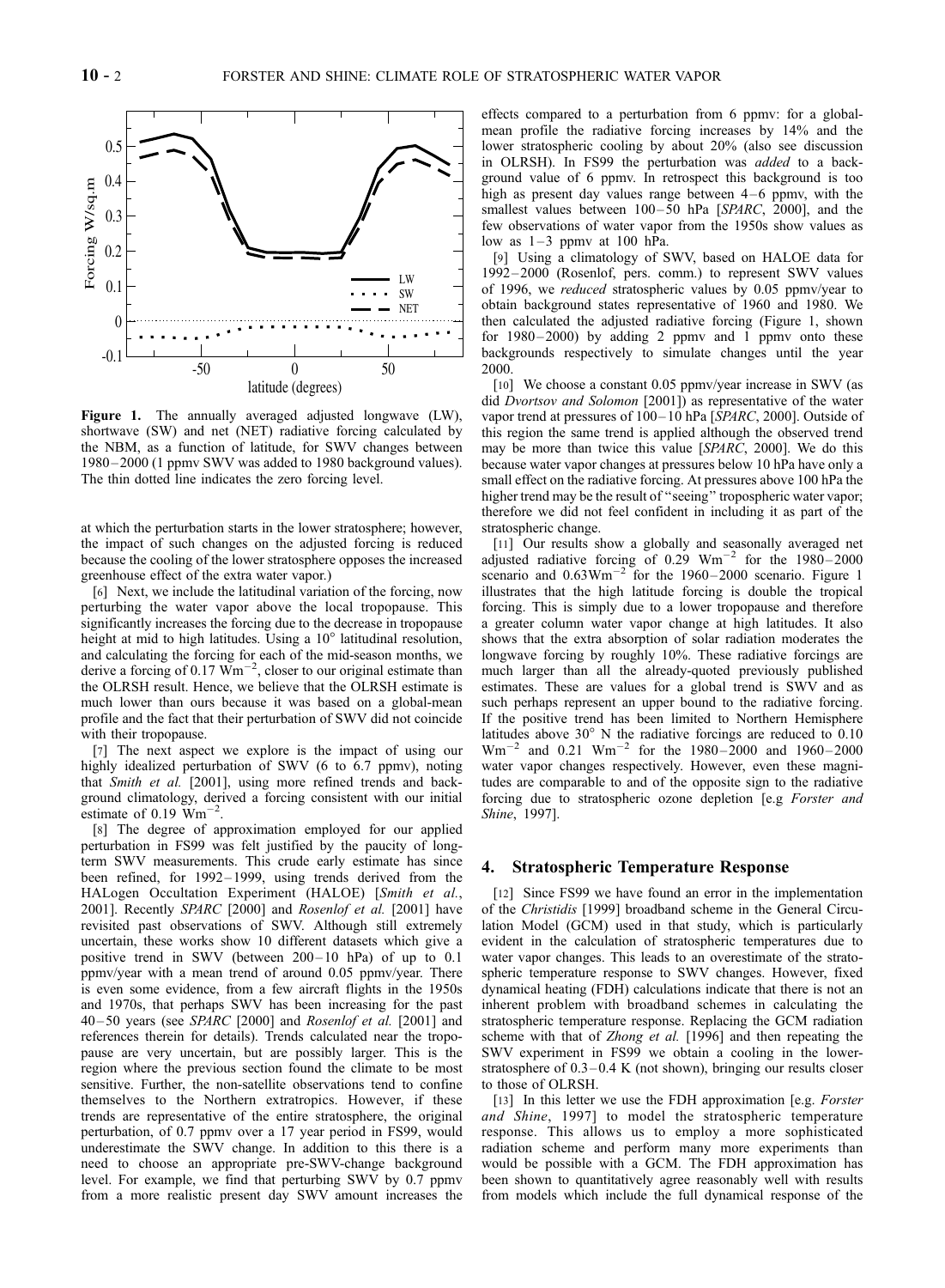

Figure 2. The annually averaged FDH stratospheric temperature change (in K) calculated by the NBM as a function of latitude for: (a) a 0.7 ppmv increase in SWV, from a 6 ppmv background value; (b) a 1 ppmv increase from a 1980 background, to simulate the 1980 – 2000 change in SWV and (c) a 2 ppmv increase from a 1960 background, to simulate the 1960–2000 change in SWV. (a) and (b) have a contour interval of 0.1 K and (c) a contour interval of 0.2 K.

stratosphere [e.g. Ramaswamy et al., 2001]. The stratospheric temperature changes for FDH calculations with the narrowband scheme are shown in Figure 2, using the climatology described in the previous section. Figure 2a shows the response of a 6 to 6.7 ppmv change in SWV. The temperature response in the lower stratosphere is in reasonable agreement with the GCM results of OLRSH. Adopting the more refined water vapor perturbations discussed in the previous section, the 1980 – 2000 scenario FDH temperature response (Figure 2b) shows a cooling of 0.8 K in the tropical lower stratosphere with up to a 1.4 K cooling at high latitudes. This cooling can be seen to more than double for the  $1960 - 2000$  scenario (Figure 2c) to give coolings of 2.0 K in the tropical lower stratosphere and 4.0 K at high latitudes. These cooling are consistent with those found by Smith et al. [2001], if we allow for the use of different background water vapor profiles and a 20-30% underestimate of lower stratospheric cooling with their results, due to limitations of their particular broadband scheme [Forster et al., 2001]. An equivalent 0.05 ppmv/year increase in SWV modeled by *Dvort*sov and Solomon [2001] led to a very similar temperature response at  $43^{\circ}$ N.

## 5. Climate Consequences

[14] Our upper bound for the radiative forcing due to SWV is 0.63  $\text{Wm}^{-2}$  between 1960 and 2000. To crudely investigate the impact of such a forcing, a simple energy-balance model coupled to a deep ocean via diffusion is used. We employ the time series of all the natural and anthropogenic forcings given by Myhre et al. [2001], together with a climate sensitivity parameter of 0.67 K ( $\text{Wm}^{-2}$ )<sup>-1</sup> (approximately equivalent to a 2.5 K equilibrium surface warming for doubling carbon dioxide). The time-dependent forcing estimate includes forcings due

to well mixed greenhouse gases, ozone, direct and indirect aerosol, solar and volcanism, but not SWV. It is similar to that in IPCC [2001] (Fig. 6.8) but, in addition, includes a mid-range estimate for the indirect aerosol forcing. The results are compared to the combined global-mean land and sea-surface temperature anomaly dataset [e.g. Parker and Alexander, 2001]. Figure 3 shows the temperature anomaly both with and without the SWV forcing, with the water vapor forcing assumed to increase linearly from zero to  $0.63$   $\text{Wm}^{-2}$  between 1960 and 2000. It is recognized that both the forcing series and the climate sensitivity are significantly uncertain [IPCC, 2001] and so strong positive statements about the agreement with observations cannot be made, at least using global-mean surface temperature alone. Nevertheless, the important message from Figure 3 is that a significantly large SWV forcing certainly cannot be ruled out on the basis of present understanding. For this calculation the SWV change is included as a forcing. If the SWV change was, at least in part, due to a feedback, then it would remain significant. If as an upper limit all of the 0.6  $Wm^{-2}$  change in 40 years is assumed to result from approximately 0.4 K warming of the surface (see Figure 3), this would imply a contributon to the inverse climate sensitivity parameter of 1.5  $\text{Wm}^{-2}\text{K}^{-1}$ , which is similar in size to the tropospheric water vapor feedback [see, e.g. IPCC, 1990].

[15] The size of the stratospheric cooling, indicated by Figure 2, is less easy to reconcile with observations; however, current understanding of the causes of stratospheric temperature trends is not sufficiently complete to rule out a significant SWV contribution. For example, Ramaswamy et al. [2001, especially Plate 2] present a comparison of 50 hPa temperature trends from a number of analyses of radiosonde data. Although there is a large spread in these results, coolings are reported of up to, and occasionally exceeding,  $0.5$  Kdecade<sup>-1</sup> in low-to-mid latitudes over the period 1966 to 1994. If this is representative of the 1960 – 2000 trends, then the 50 hPa level could have cooled by up to 2 K in this period. This is larger than could be accounted for by other mechanisms. FDH calculations with the  $1960 - 2000$ increases in the well-mixed greenhouse gases indicate a cooling of 0.55 K at 50 hPa. Two recent GCM studies using imposed



Figure 3. Evolution of global-mean surface temperature, using a simple global-mean energy balance model (with a climate sensitivity of 0.67 K ( $Wm^{-2}$ )<sup>-1</sup>), expressed as an anomaly from the 1961–1990 mean. The solid line shows the temperature anomaly using all natural and anthropogenic radiative forcings from Myhre et al. [2001]; the dashed-dot line shows the impact of adding a stratospheric water vapor forcing increasing linearly from zero in 1960 to  $0.63$  Wm<sup>-2</sup> in 2000. The dotted line shows the observations.